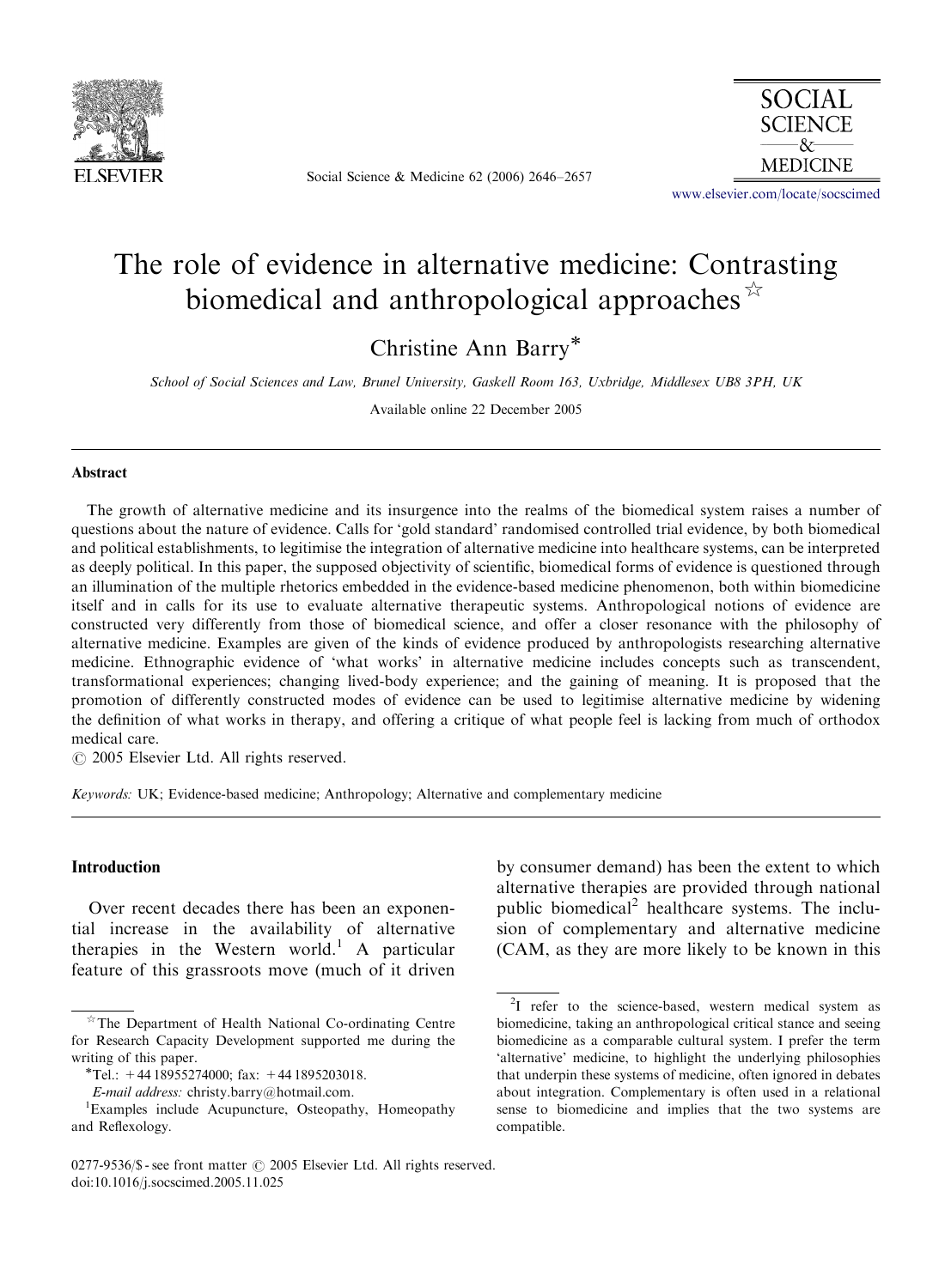context) within science-based medical systems has become known as integrated (UK) or integrative (USA) medicine.

Concurrent with this rise in alternative and integrated medicine there has been a movement towards increasing reliance on science-based research to judge the effectiveness of treatments, otherwise known as evidence-based medicine (EBM). In this paper, I focus on the UK context in discussing debates connecting the EBM movement with alternative medicine. I then go on to investigate the different notions of evidence produced in anthropological research on alternative medicine.

I wish to problematise the call from within biomedicine for more evidence of alternative medicine's effectiveness via the medium of the randomised clinical trial (RCT). This call originates in part from the motive of ensuring that alternative medicine 'works' before providing it in a publicly funded service. I will suggest, however, that this call is also, in part, political and relates to the agenda of controlling the threat posed by alternative medicine to the long-standing hegemony of biomedicine in the West. I also want to highlight possible omissions and biases inherent in the RCT method, not always visible to its supporters. RCTs usually omit the measurement of important elements of 'what works' in alternative medicine, which often acts in a different way to biomedical drugs. By presenting ethnographic evidence, I wish to show how evidence, when seen from the perspectives of the users and practitioners of alternative medicine, hinges on a very different notion of therapeutic efficacy.

My interest in this debate arises from my experience as a patient of both biomedicine and alternative medicine.<sup>3</sup> I can contribute from an outsider perspective, neither being a biomedical nor an alternative practitioner, but also from an insider perspective of having experienced both as a user.

Having conducted research in general practice [\(Barry, Stevenson, Britten, Barber, & Bradley, 2001\)](#page-10-0) and alternative healthcare systems [\(Barry, 2003](#page-10-0)), I find debates on the production of evidence in alternative medicine, lead by biomedically trained commentators (for example, [Ernst, 2002\)](#page-10-0), ignore most of the aspects that advocates of alternative therapies draw on as evidence of therapeutic effectiveness.

## Integrating alternatives into the NHS: the role of the **RCT**

In Britain the CAM integration debates have been most vocal from within the medical establishment, albeit at the fringes. Central to this debate has been the Foundation for Integrated Health's campaign to increase CAM in the National Health Service (NHS), and the [House of Lord's Select](#page-10-0) [Committee on Science and Technology \(2000\)](#page-10-0) report on CAM. In a medical system currently dominated by discourses of EBM, the integration debate has centred on the pivotal issues of regulating CAM professions and producing evidence to prove such therapies merit inclusion in the NHS. In fact [Baer \(2004\)](#page-10-0) differentiates this new CAM or integrative movement from its predecessor of holistic medicine, through its emphasis on EBM. Evidence in this CAM context is conceived of as therapeutic efficacy for biomedically diagnosed disorders, within the individual body (or body part), and as measurable utilising science-based research strategies, most notably the randomised controlled trial.

These assumptions reflect a biomedical orientation towards 'healthcare technologies' (such terminology itself denotes a separation of treatments from: the people they treat, the people providing them, and the settings in which they are provided). In an alternative orientation such a separation makes no sense, as the therapeutic effect does not reside inside a homeopathic remedy, for example, but in an energetic system that comprises the patient, the remedy, the healer and the setting. Homeopathy as conducted by a homeopathically trained biomedical GP in an NHS practice was so different from the practice of lay homeopaths as to be unrecognisably the same therapy [\(Barry, 2005](#page-10-0)). The GP prescribed homeopathic remedies for biomedical diagnoses, collecting little information from patients. The professional homeopaths prescribed on the totality of symptoms, many nonmedical, which necessitated much more complex consultations.

The nature of Homeopathy precludes the straightforward administration of clinical trials to measure it. Based on the principle of treating like with like, homeopathic remedies are developed from substances in the natural world. A picture of the symptoms of these substances is catalogued by 'proving' the effects on healthy volunteers. A muchdiluted form of the remedy is then administered to

<sup>&</sup>lt;sup>3</sup>I turned to acupuncture, when biomedicine failed to treat a chronic condition.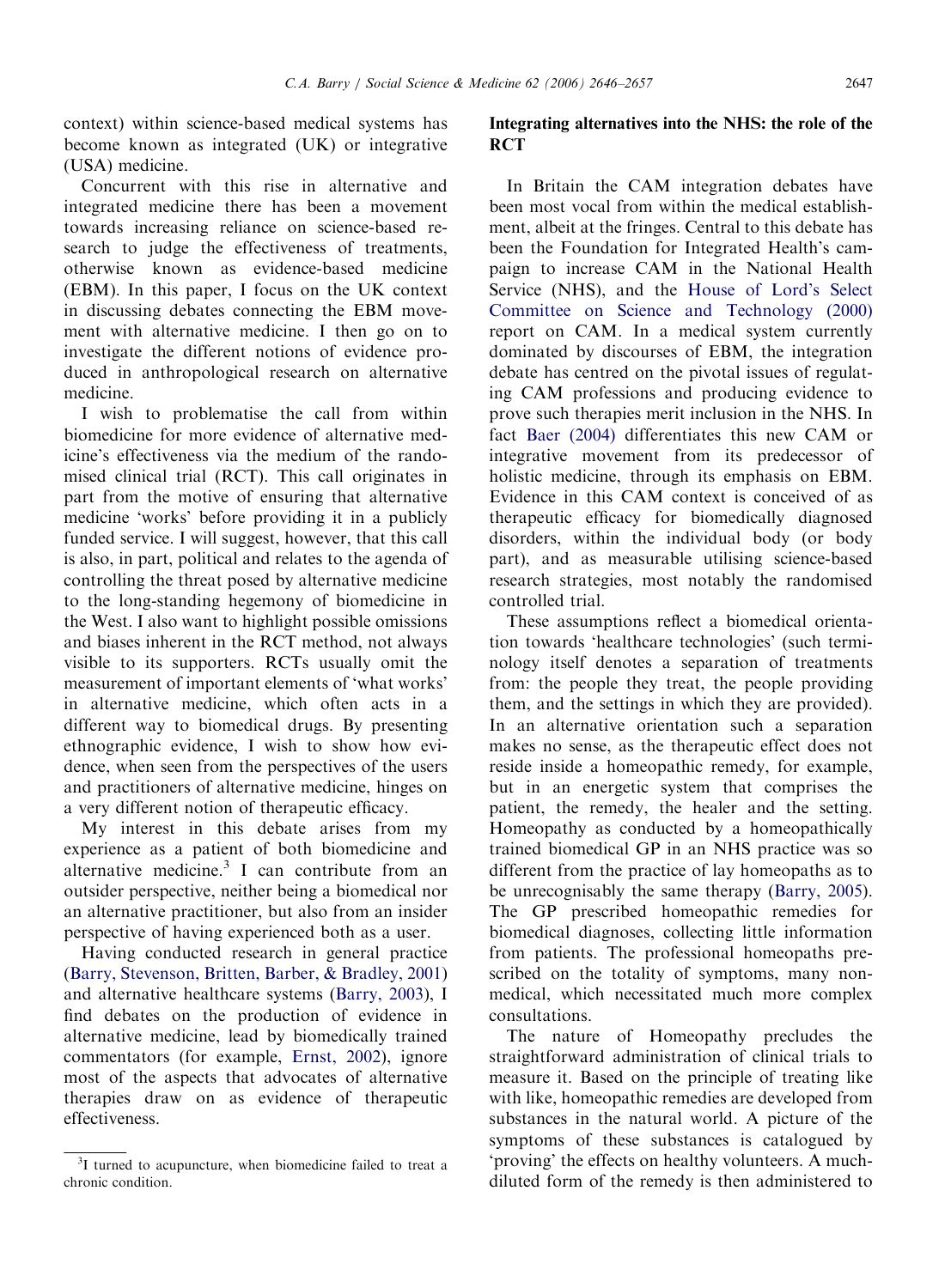patients suffering with a picture of symptoms that is closest to that particular remedy. Each remedy picture includes multiple physical symptoms in multiple body locations, diverse psychological and emotional states, and aspects of behaviours that are not part of biomedical diagnoses. For example symptoms that improve on violent motion, particularly dancing (irrelevant to a biomedical diagnosis) is one of the keynote aspects of the symptom picture for Sepia ([Vermeulen, 2000\)](#page-11-0). Different individuals with the same biomedical diagnosis will be prescribed different remedies, as their symptom and personality picture will likely be different in each case. So two important aspects of homeopathy, individual prescribing and attention to non-biomedically recognised 'symptoms', problematise the use of RCT methodology.

RCTs carried out on alternative therapies necessarily entail reducing the complexity of the intervention to fit the reductionist nature of the RCT method. As a result, the therapeutic intervention as tested in RCTs is in most cases quite different to the interventions used by alternative practitioners in everyday clinic situations.

Evidence-based epistemology can in itself have transformative effects on alternative therapies. [Villanueva-Russell's \(2004\)](#page-11-0) sociological case study shows how the development of clinical guidelines has influenced some practices within chiropractic. She suggests such guidelines are at odds with the approach and work of purist chiropractors, whom she calls 'straights' who follow a vision of vitalism, seeing their work as aiming to ensure a free flow of innate intelligence through the body. The guidelines were skewed in favour of the agenda of the adulterated practice of medicalised chiropractors the 'mixers'—who have divorced the epistemological foundations from the mechanistic practice of manipulation. This research demonstrates how scientifically constructed 'evidence' for an alternative therapy only works when the therapy has mutated into a medicalised version and divested itself of its alternative philosophy. [Quah \(2003\)](#page-11-0) makes similar claims for the incompatibility of science-based evidence with traditional Chinese medicine.

Tonelli and Callahan believe CAM is a field of enquiry for which suitable methods diverge from the traditional science-based view: 'The methods for obtaining knowledge in a healing art must be coherent with that art's underlying understanding and theory of illness. Orthodox medicine should

consider abandoning demands that CAM become evidence-based, at least as ''evidence'' is currently narrowly defined, but insist instead upon a more complete and coherent description and defence of the alternative epistemic methods and tools of these disciplines' [\(Tonelli & Callahan, 2001, p. 1214\)](#page-11-0).

# Rhetorics of evidence in biomedicine

I do not wish to discredit the notion of the RCT. In its purest ideological form, the concept of offering patients only therapeutic interventions that have been proven to work is unquestionably sensible and morally correct. Where the problems arise is the imperfection of the RCT tool as an arbiter of what works, because it measures the wrong things or the wrong populations. The real world clinical context is different to the trial laboratory. The RCT can sometimes become a victim of hubris. Just being the 'gold standard' is not enough—it is still an imperfect tool. Even the most elegantly designed trial with statistically beneficial sample sizes and clever protocols for blinding usually measure only a subset of symptoms and therapeutic effects (those that are short-term and easiest to measure). The production of scientific evidence is a social as well as a scientific process. There is no such thing as The Evidence, just competing bodies of evidence.

As part of a broader cultural movement towards the audit culture ([Maguire, Shore,](#page-10-0) & [Wright, 2001](#page-10-0)), 'evidence' has become an increasingly strong rhetoric in biomedicine in the last few years. This is not without criticism from both within and without. There are, for example, ongoing extensive debates about EBM among biomedical practitioners ([Lambert, this volume\)](#page-10-0).

One explanation for its rise is that the NHS is becoming an increasingly managerial system. [Greenhalgh \(1999\)](#page-10-0) argues that EBM is driven by those with managerial rather than clinical backgrounds. Overt rationing of healthcare services through the use of committees such as NHS trusts and the National Institute for Clinical Excellence (NICE) requires decisions about resource allocation to be based on evidence of efficacy and costeffectiveness of treatments.

The optimum evidence for this task is the 'gold standard' of the RCT, or preferably the Systematic Review of a number of RCTs, which has come to be positioned at the top of the evidence hierarchy ([Lohr, Eleazer,](#page-10-0) [& Mauskopf, 1998\)](#page-10-0).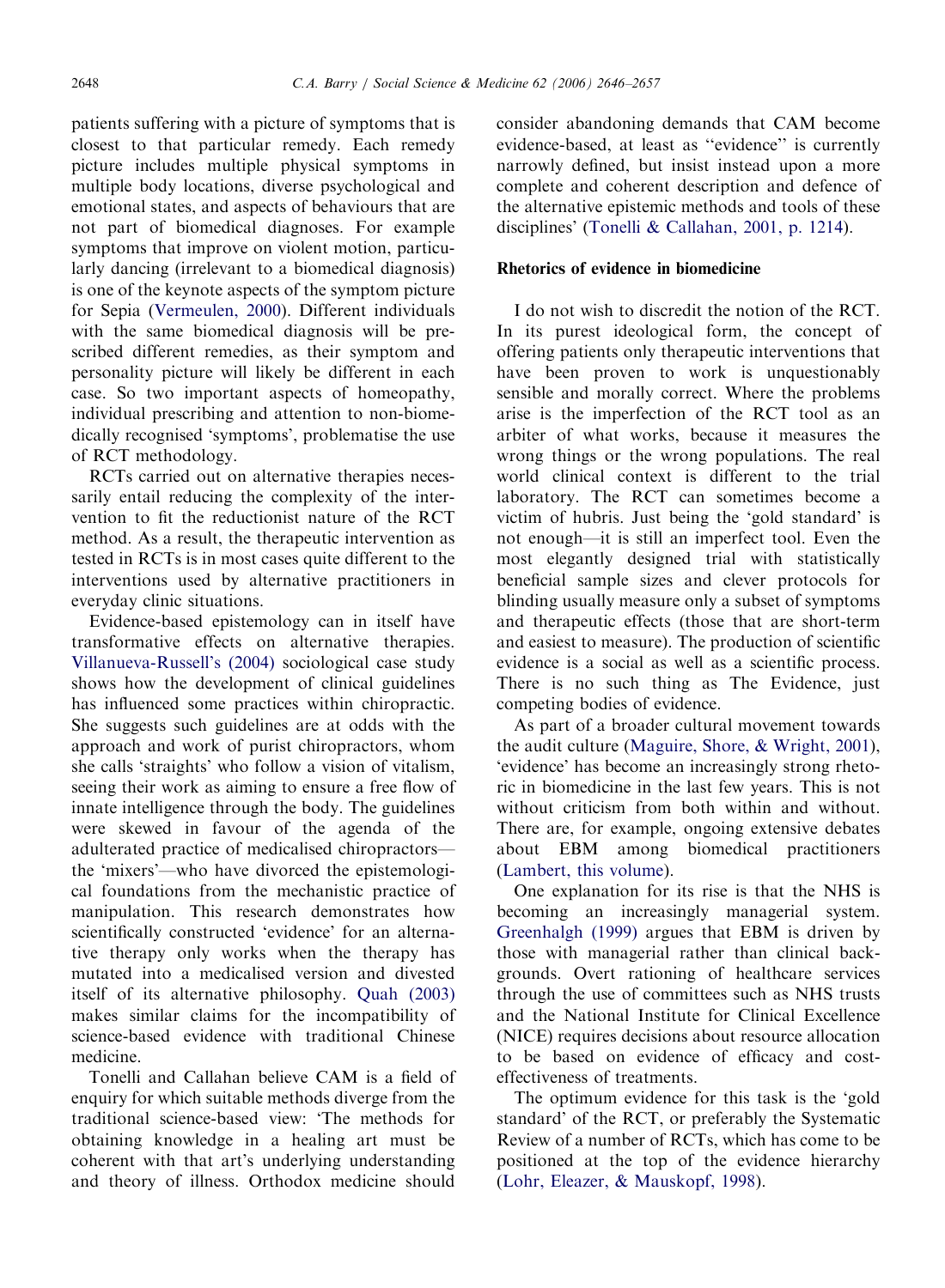[Timmermans and Berg \(2003\)](#page-11-0) propose that the introduction of clinical practice guidelines (based on trial evidence) in the 1980s, was motivated by the medical professions' need to claim exclusive expertise in healthcare. The guidelines embodied the extent of medicine's jurisdiction and created a 'market shelter' protecting the stock of knowledge from competition. They conclude that EBM serves some goals at the level of the professions but hardly makes a difference at the level of the work these professionals do. They report minimal guideline compliance with only 15–66% of clinicians aware of guidelines, and of those who have read them, less than a third report changes in their behaviour as a result. In the UK, implementation of NICE guidelines has also been found to be patchy [\(Sheldon](#page-11-0) [et al., 2004](#page-11-0)). The difficulties implementing innovations in health services are not to be underestimated, and whilst robust scientific evidence may be necessary, it is not sufficient for change ([Dopson](#page-10-0) & [Fitzgerald, 2005](#page-10-0)).

Berg and Mol demonstrate that in spite of a rhetoric of standardisation through evidence-based guidelines, there exist enormous variations in medicine and that medicine should not be seen as a coherent whole, rather as a heterogeneous coalition. They argue that 'protocols do not create homogeneity, but introduce new kinds of diversity in medical practices' and that 'Medicine does not fail to meet the standards. The standards fail to meet reality' ([Berg & Mol, 1998, p. 10\)](#page-10-0).

There is also the issue of bias in funding of trials and the vested interests of the powerful pharmaceutical industry influencing the so-called neutrality and objectivity of much RCT data [\(de Vries](#page-10-0) [& Lemmens,](#page-10-0) [this volume](#page-10-0)). 'It takes a lot of gold to meet the gold standard of the clinical trial' [\(Hess, 1998, p. 17](#page-10-0)), and in alternative medicine there are rarely powerful pharmaceutical interests, with the exception of herbal products, and therefore few trials.

In addition to the question of availability of evidence, concepts embedded within the notion of RCT evidence are problematic. A placebo in medical terms is supposed to be an inert substance yet it is known to exert around a 35% improvement effect ([Beecher](#page-10-0) & [Boston, 1955](#page-10-0)). [Di Blasi and](#page-10-0) [Kleijnen \(2003\)](#page-10-0) demonstrate that the existence of a placebo option is capable of changing patient responses even in non-placebo arms of an RCT. Just knowing that they might potentially be on placebo reduced the response of participants given an active drug.

[Wolpe \(2002\)](#page-11-0) raises the paradox that many of the most powerful phenomena in orthodox medicine, the placebo effect, psychosomatic illness and spontaneous remission, which can account for large percentages of healing rates, get very little research attention. Mythological, ritualised and culturally embedded aspects of all healing systems, biomedicine included, can in themselves possess great healing potential. Orthodox medicine can be blind to such aspects of its own praxis in its claim to scientific legitimacy, and these elements are not studied in the RCT. Yet it is often these very aspects that attract patients to CAM.

EBM has also been conceptualised as ritualised behaviour, that does not actually encourage changes in clinical practice, in [Sinclair's \(2004\)](#page-11-0) ethnographic research of EBM teaching in psychiatry. Such an interpretation supports the idea that EBM might have non-practical, symbolic advantages to the profession of medicine, without changing practice. It would seem that the notion of scientific evidence in biomedicine should be treated as complex and serving multiple agendas.

So given the inherent problems in notions of evidence, preoccupations with evidence as the preferred basis for good medicine can be seen to constitute a form of rhetoric. I can identify three further rhetorical aspects. The first is the preponderance of gaps in the evidence base. How can EBM be possible when there is either no available evidence or the quality is suspect ([Linde & Willich,](#page-10-0) [2003\)](#page-10-0)? Systematic reviews use criteria for assessing quality of RCTs and reject a lot of trials. There is a hierarchy of evidence according to the ways in which the study has been conducted, points being assigned for randomisation, controls and blinding. Therefore, the use of RCT methodology is not itself a guarantee of sufficient quality to produce solid evidence.

The next rhetoric is that the relationship of RCT evidence to the reality of clinical practice is often seriously de-contextualised and so manipulated as to be unrepresentative of actual treatment and patients in the clinic. For example, the Royal London Homeopathic Hospital have very little success recruiting patients for trials of homeopathy. Their patients refuse to consider the possibility of being in a placebo arm. Such patients are very committed to taking homeopathy and have often been on a long waiting list. In their place, trialists have to recruit from general practices to find patients willing to be randomised (Peter Fisher,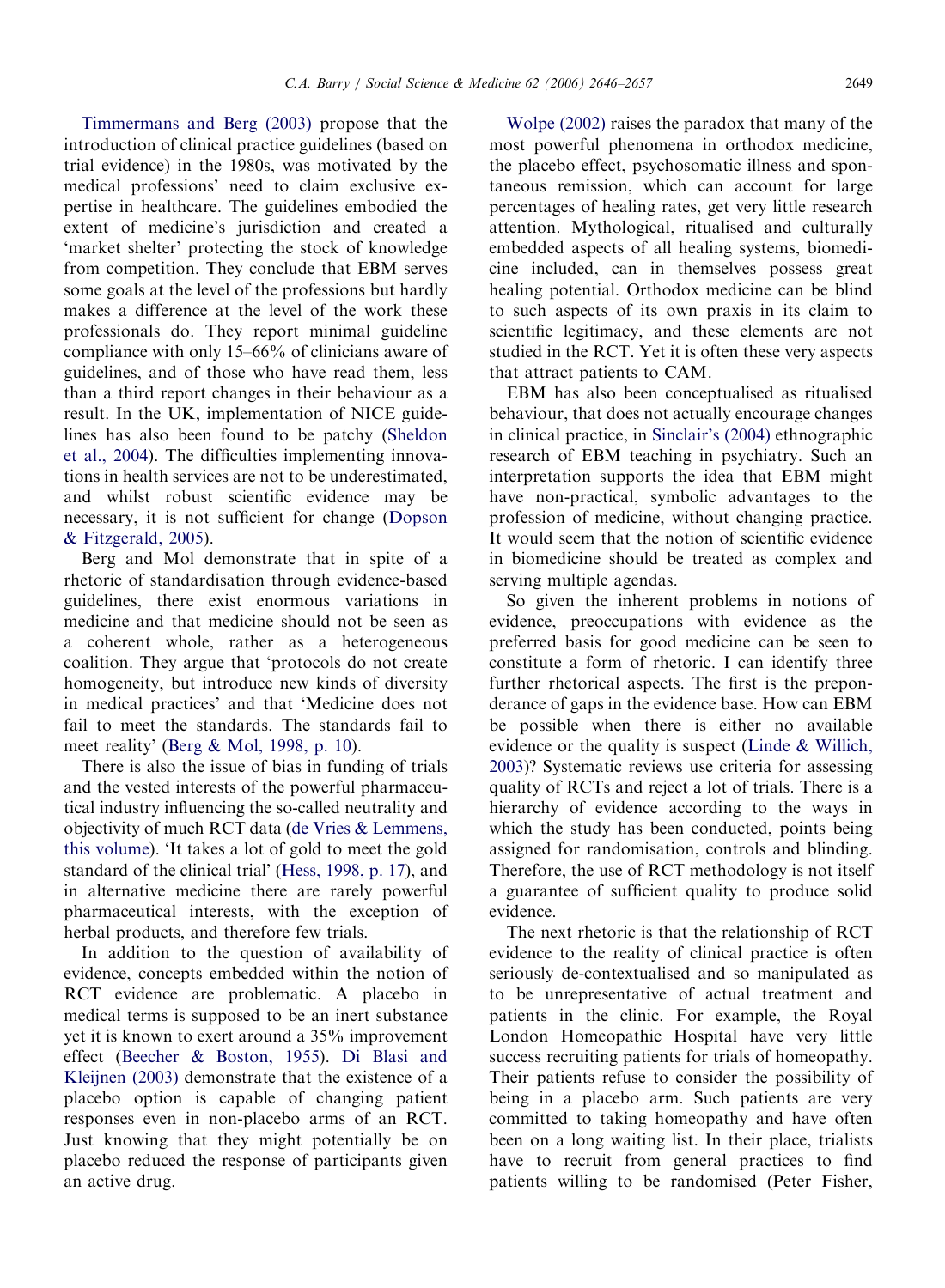| Table 1 |  |                                                                   |  |  |  |
|---------|--|-------------------------------------------------------------------|--|--|--|
|         |  | Problems with basing biomedical practice on rhetorics of evidence |  |  |  |

- 1 RCT methodology measures what is easily measurable ignoring subtle and complex effects<br>2 RCTs pay little attention to the context or provider of treatments
- RCTs pay little attention to the context or provider of treatments
- 3 The placebo concept has powerful healing properties not fully acknowledged in RCT methodology<br>4 Funding for trials is patchy and biased towards products with pharmaceutical industry interests
- 4 Funding for trials is patchy and biased towards products with pharmaceutical industry interests<br>5 EBM can be seen as a political move to protect the medical professions' exclusive expertise in he
- EBM can be seen as a political move to protect the medical professions' exclusive expertise in healthcare
- 6 EBM can be seen as benefiting hospital managers more than clinicians and arising from the growth of managerialism and audit culture
- 7 Compliance with guidelines derived from evidence is low
- 8 Teaching of EBM to clinicians can be conceptualised as ritualised practice that does not impact on clinical practice<br>9 Evidence may be in conflict with patients' wishes in patient-centred medicine
- Evidence may be in conflict with patients' wishes in patient-centred medicine
- 10 RCTs come low down in the hierarchy of patients' decision making factors

personal communication). Such recruits may be very different to many homeopathy patients. Being committed to homeopathy makes patients more likely to comply with homeopathic treatment over the long term and also makes them more likely to judge it successful [\(Barry, 2003\)](#page-10-0). The patient, it is sometimes forgotten, is a very powerful ingredient in the mix of factors to achieve a successful intervention. Patients' belief systems and emotions have been shown be very instrumental in healing outcomes through the study of psychoneuroimmunology [\(Pert, 1999\)](#page-11-0).

Ignoring such individual factors, the trial method works at the statistical level of populations and 'average' patients rather than real patients. However, average patients are not an average of the whole population, only of the population of trial consenters. Trials are often peopled with middleclass, white, male patients with no co-morbidity ([Tudor-Hart, 1993\)](#page-11-0), yet in reality many patients are on several different drugs. Tudor-Hart demonstrated that only 10% of people with hypertension have an uncomplicated version that would be appropriate for the application of standard guidelines, making these irrelevant for the 90% majority. The average patient is often therefore just an artefact, not representative of real patients.

A final problem with the rhetoric of EBM is the conflict with other accepted healthcare policies, such as patient-centred medicine, characterised by increasing involvement of patients in decision-making about healthcare [\(Bensing, 2000;](#page-10-0) [Lambert, this](#page-10-0) [volume](#page-10-0)). If a patient expresses a strong desire for a treatment, regardless of evidence-based guidelines, it may be impossible to satisfy the needs of both patient-centred medicine and EBM (Table 1).

While these rhetorics of evidence are very powerful, they encompass only one formulation of evidence within biomedicine. For clinicians dealing with their patients, RCT evidence is just one form of evidence they use in their daily lives, alongside clinical judgement—the art versus the science of medicine. General Practitioners, for example, combine formal knowledge such as that gleaned from textbooks and trials, with the case specific features of the individual patient's story ([Greenhalgh, 1999](#page-10-0)). They also draw on more experiential and intuitive evidence, the accumulated expertise of dealing with many such individual cases over time.

So the rhetoric of evidence as encapsulated in the RCT represents only one, albeit powerful, formulation of evidence in biomedicine. What effect has this powerful evidence-based rhetoric had in the world of alternative medicine?

## Evidence and alternative medicine

Alternative medicine in the past has shown little interest in producing RCT evidence. Its proponents are less embedded within a science-based epistemology, there is no money available, and there has been an awareness of the limitations of such methodology for studying complex individualised treatments (Long, Mercer,  $\&$  Hughes, 2000).<sup>4</sup> However, increasing integration requires alternative therapists to start to play the 'evidence' game. Alternative practitioners who take up research projects often want to use research for political ends to validate therapies and to improve access by getting alternatives accepted in NHS settings. Most Primary

<sup>4</sup> CAM therapists are not alone; physiotherapists have raised similar doubts about the use of RCTs to pinpoint the processes of their therapy ([Dopson & Fitzgerald, 2005\)](#page-10-0).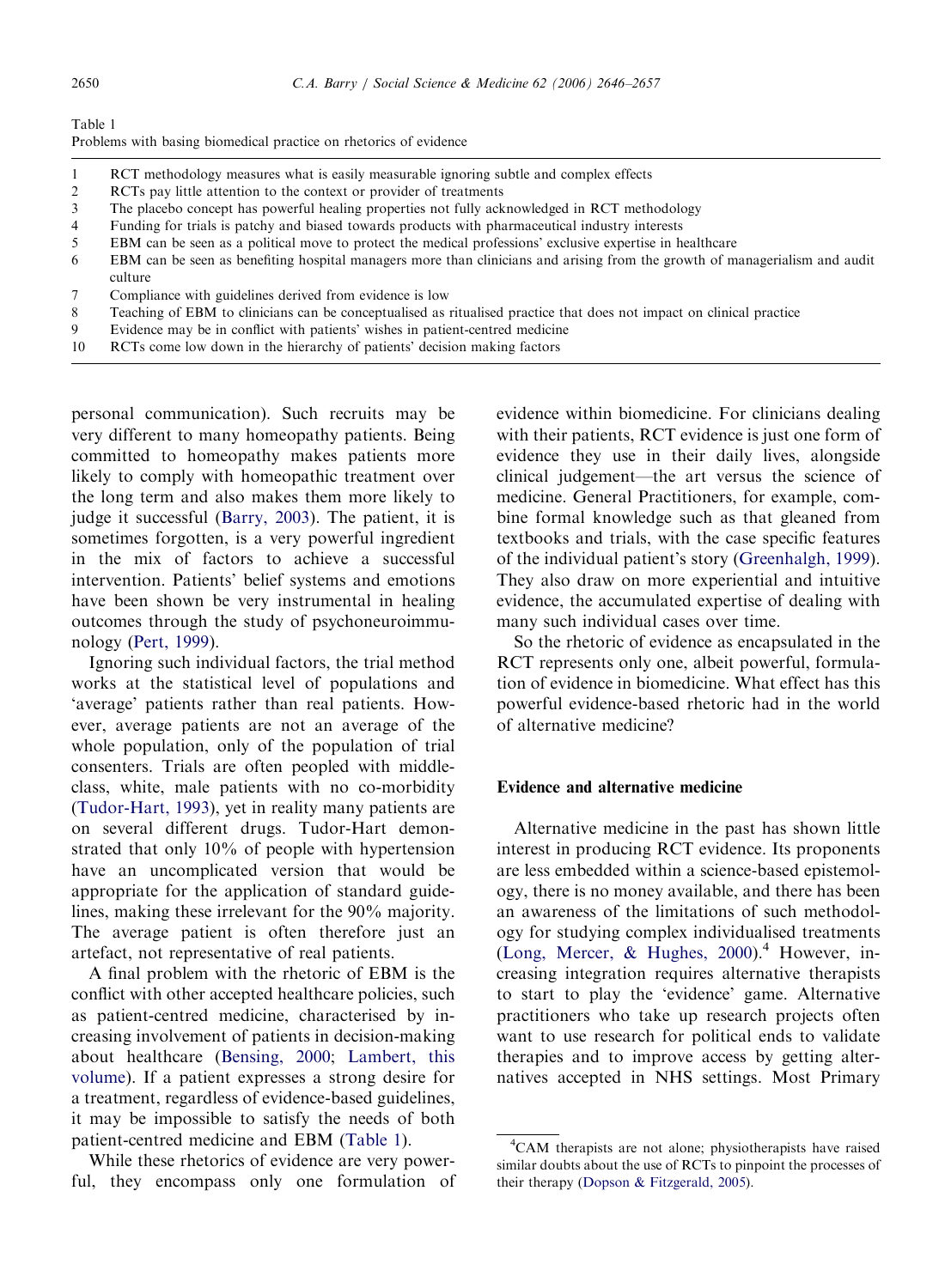<span id="page-5-0"></span>

| Table 2 |                                                                      |  |  |  |  |
|---------|----------------------------------------------------------------------|--|--|--|--|
|         | Problems with alternative medical practice and rhetorics of evidence |  |  |  |  |

- 1 Alternative interventions are often complex and multi-stranded; e.g., most alternative practitioners also recommend lifestyle changes such as diet
- 2 Alternative therapies are quite different when practised in the NHS versus outside
- 3 Committed users of alternative therapies interact with a therapy quite differently from biomedically minded patients
- 4 The phenomenon labelled 'placebo effect' in RCTs is recognised as a powerful intrinsic component of alternative healing
- 5 Few alternative therapies are allied to powerful industry interests
- 6 EBM can be used as a tool to limit threats to biomedicine's power from alternative therapists
- 7 NHS managers are unlikely to appreciate the benefits of alternative therapies in the absence of hard data
- 8 RCT evidence alone will not lead to implementation of alternative therapies into the NHS
- 9 Patients who choose alternative therapy are often against orthodox treatments, whatever the evidence

Care Trusts<sup>5</sup> will not provide alternative medicine services to their constituency unless the proposer can support their request with RCT evidence.

Some biomedical researchers involved in the production of trials wish to quash the rise of alternative medicine, and RCT evidence can be used as a tool to discredit it and bar it from the NHS. RCT data are being used to limit the activities of non-medical complementary therapists. For example, most cancer hospital departments now employ acupuncturists, aromatherapists and/or reflexologists who are often instructed to limit their interventions to the alleviation of side effects of treatments, rather than any treatment of the cancer or the patient as a whole. In part this is because RCTs have not been conducted on the effects of treatment on the whole person, only on specific symptoms, such as alleviation of chemotherapyrelated nausea. However, whole system acupuncture, for example, may benefit patients' healing responses.

In alternative models of healing, effectiveness is often constructed very differently. In homeopathy short-term cures are only seen as appropriate to acute and minor illnesses. Homeopathy views treatment for chronic and serious illnesses extending over long timescales. A private patient of lay homeopathy explained 'over the last few years my homeopath has really improved my hay fever' [\(Barry, 2003\)](#page-10-0). On the other hand, a more biomedically inclined patient of a homeopathic GP said she had given up on the homeopathic remedy after 3 days when it had not worked on her hay fever. Another patient of a lay homeopath reported working through a repetition of old symptoms of all the health problems she had experienced since childhood, over a 3 year period: 'asthma then eczema then allergic sneezing for 12 months then conjunctivitis, stomach problems and finally thrush which I had as a baby' (in homeopathic healing the notion of the return and resolution of old symptoms is seen as beneficial in the restoration of health).

The very publication of trials can act as a reformulation of the very nature of a therapy, generally in the direction of medicalisation. Where homeopathy has been tested on a biomedically diagnosed disorder, rhinitis, for example [\(Schapowal, 2002\)](#page-11-0), it suggests to the readers that homeopathy can be used in a biomedicalised way, for medical conditions across a population of sufferers, ignoring the mental, spiritual, and relational picture in favour of physical symptoms.

In a lay homeopathy clinic, I observed patients with rhinitis symptoms being prescribed very different remedies. One patient's nasal drip was accompanied by feelings of fear and distress about a recent mugging, unresolved grief from her parents' death and a metallic taste. Another patient with nasal drip reported menstrual problems, relationship issues and feelings of unexpressed anger. In the [Schapowal \(2002\)](#page-11-0) trial, both would have been given the same remedy, Butterbur, yet neither were prescribed this remedy.

In homeopathy training, students are told that if a remedy that does not match the total symptom picture, it is seen as an inert substance. For a remedy to be active, the 'similimum', it has to be have the most similar symptom picture to that of the patient. Under this logic, many of the prescriptions of Butterbur in the trial would have been inert and useless, in spite of the shared biomedical diagnosis of rhinitis.

After conducting an RCT, Elaine Weatherly Jones, a non-medical homeopath, reported a 'change of heart' on the usefulness of this method for

<sup>5</sup> Primary Care Trusts are the administrative units that hold budgets and allocate resources in primary care.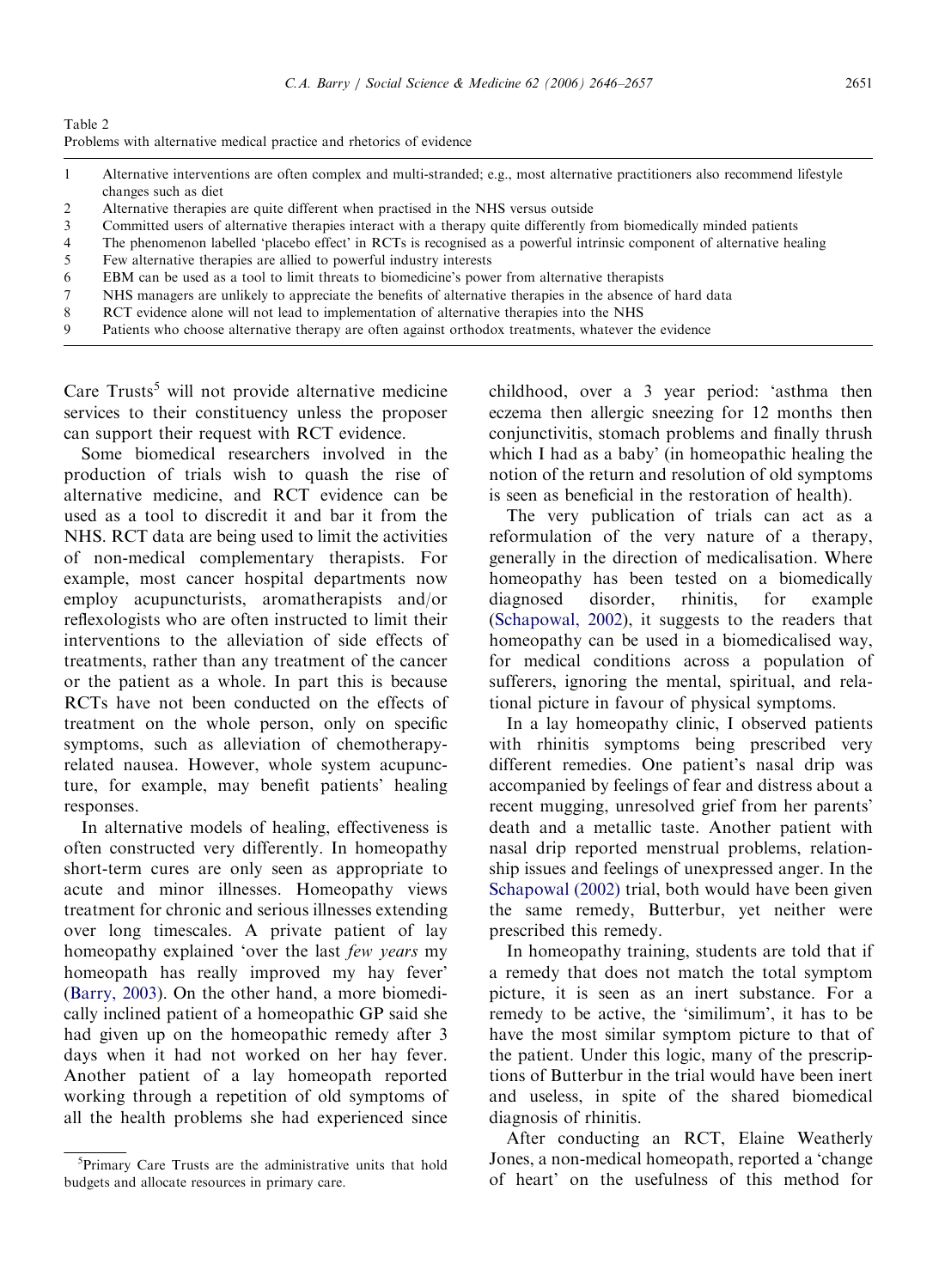researching such an individualised form of therapy [\(Weatherly Jones, 2004\)](#page-11-0). Unusually, she interviewed the trial practitioners who reported that the blinding procedure interfered with their normal practice routines, to produce a radically different version of their normal therapeutic practice [\(Table 2](#page-5-0)).

## The response of biomedicine to the growth of alternatives

Macro-analyses suggest that the response of biomedicine at the system level, to the growing popularity of alternative medicine, can be interpreted as politically motivated. Mike Saks suggests RCT evidence is being used strategically by biomedicine's medical associations, to reduce potential threat from alternative medicines, feeding into incorporationist and assimilationist policies ([Saks, 1996\)](#page-11-0). In one case study Saks charts how the British Medical Association (BMA) moved from a completely hostile position of total exclusion of alternative medicine (in their 1986 report) to an idea of embracing collaboration with non-medically qualified alternative practitioners (in their 1993 report). Saks interprets this U-turn as a heavily defensive, politically motivated strategy, aimed at reducing the potential threat to biomedicine's position, in terms of power, income and status, from alternative therapies. [Baer \(2004\)](#page-10-0) has noted similar shifts within the American Medical Association, and interpreted them similarly.

Another example of attempts to control the impact of alternative medicine, through defensive strategies, is evidenced by the impassioned hostile response to RCTs published in mainstream medical journals. Such trials usually produce a furore of response from individual doctors and scientists. In the British Medical Journal, [Taylor et al. \(2000\)](#page-11-0) published an overview of four trials of homeopathy in perennial allergic rhinitis. There were an unusually large number (61) of electronic rapid letter responses, mostly dismissing these positive findings, often using emotively charged phrases: 'The Emperor's New Therapy', 'Homeopathy is ridiculous.... Preposterous', 'Like the sprinkling of holy water on vampires' (see responses on [www.BMJ.com](http://www.BMJ.com) after [Taylor et al., 2000\)](#page-11-0).

## The nature of evidence in anthropology

Although any one system of medicine covers a broad and varied range of practices and philosophies, contextualised accounts of practices and processes in specific circumstances are notably lacking in most forms of research. RCT research and survey research, for example, do not tend to investigate the detailed context in which healthcare was provided. However, Verhoef has recently called for the use of qualitative research to monitor the context, process and practice within clinical trials so that conceptual generalisations can be made ([Verhoef, Casebeer,](#page-11-0) & [Hilsden, 2002](#page-11-0)).

Just as the scientific laboratory method and the nature of population statistics have shaped the nature of RCT evidence, so too anthropological method influences what constitutes evidence. Ethnographic research is conducted in everyday reallife settings and so can pay attention to the all-important contextual features of interaction.<sup>6</sup> Reality is seen as ever-changing through a series of processes, formed by interactions and relationships between people, and always affected by the context in which social actions take place. The method utilises an observer situated in the context, not researching from afar. The focus of research is neither wholly predetermined nor tightly structured. This allows for research to uncover issues of importance to participants that may have been ignored in the literature. Shifting the focus to the perspective of the actors involved, and seeking the native point of view, not mirroring the prior concerns of the academic community, can produce powerful new interpretations [\(O'Connor, 2002\)](#page-11-0).

In ethnography real-life interactions between members of a community or setting are recorded, paying attention to the ways in which people construct the meaning of an event together. Other research methods such as surveys or focus groups usually canvass the views of one particular group patients, for example. Ethnographic research recognises that it is the interaction between a specific patient and their specific healthcare practitioner that needs to be looked at, as a system, and so would look at what happens in the actual interactions between them. My previous work in general practice is an example of how different data collection methods reveal quite different interpretations of events [\(Barry, 2002a\)](#page-10-0). Qualitative data collection techniques usually favour either the investigation of practices or meanings ([Silverman,](#page-11-0) [1998](#page-11-0)). Ethnography is particularly powerful as it usually investigates both. Anthropologists, as a

<sup>6</sup> Ethnography is also used by sociologists, educationalists, nurses and others.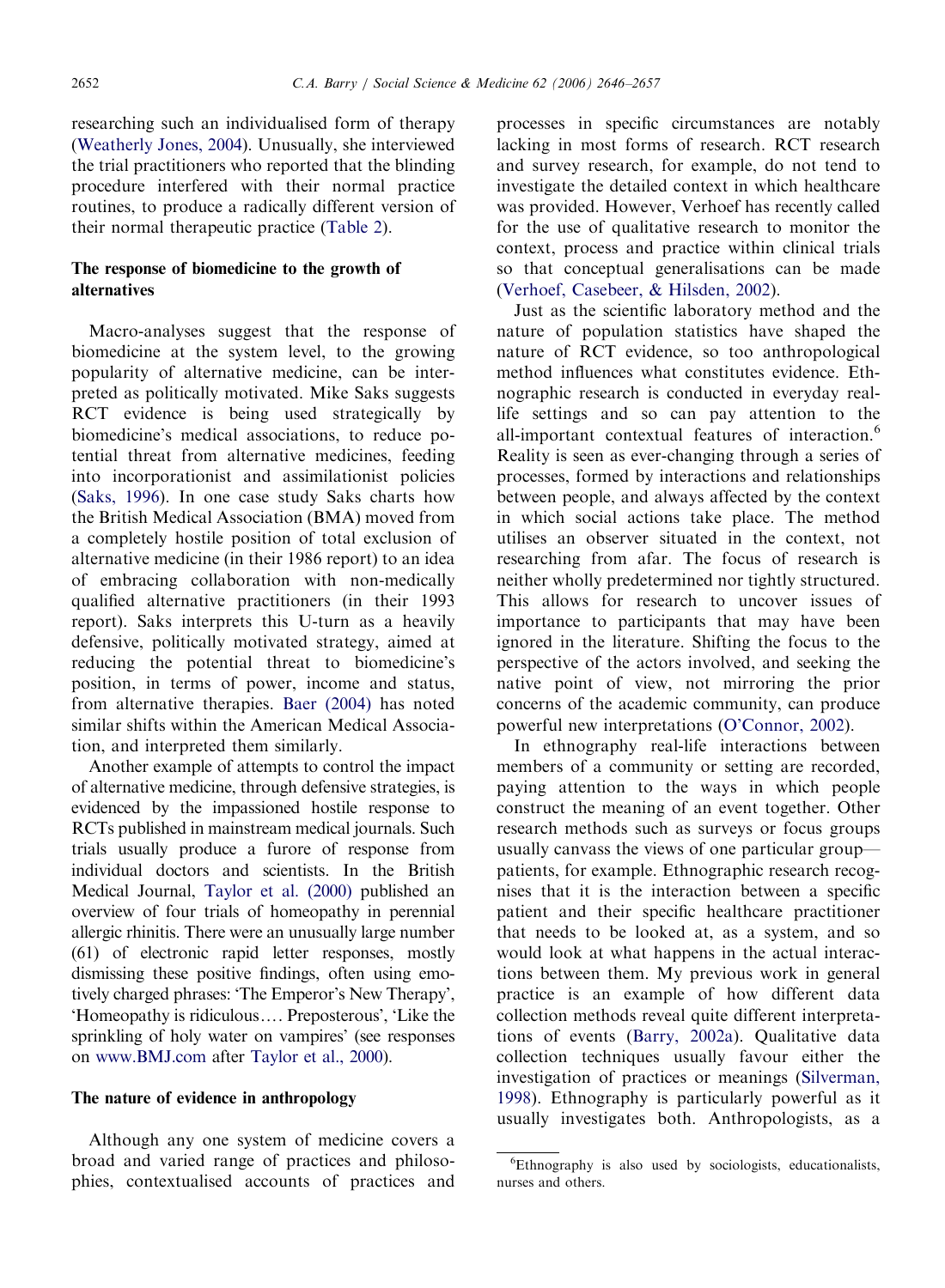result, are very aware of the difference between the ideal and the real, through both listening to what people say about their behaviour and actually watching what they do, which can be very different [\(Lambert, 1998](#page-10-0)).

Embodied and inter-subjective data are acceptable evidence in anthropology. Ethnographers pay attention to how people feel in their bodies and how they relate to each other. Action is analysed over long timescales, fieldwork extends for months, sometimes years. The anthropologist's main tool is her/himself. Thus the collection of evidence is not through randomisation and standardisation but via personal, individual ways of knowing. This incorporates the utilisation of the anthropologist's emotions, intuitions, relations with others, and own bodily responses [\(Turner, 2000;](#page-11-0) [Laderman,](#page-10-0) [1994\)](#page-10-0). It also requires the anthropologist to account for her/his presence in the research through reflexivity, paying attention to the impact they have on the production and interpretation of data [\(Davies, 1999](#page-10-0); [Barry, 2002a, 2002b\)](#page-10-0). It is, however, worth noting that in our increasingly audit driven culture, pressure from funders is increasingly forcing standardisation even on anthropologists [\(Maguire et al., 2001](#page-10-0)).

## Evidence on alternative medicine in anthropology

There has been relatively little study of the use of alternative therapies in western settings by anthropologists ([Micozzi, 2002](#page-11-0)). Anthropologists mainly study cultures from other parts of the world. Although there is a growing tradition of 'anthropology at home' in western cultures, medical anthropologists working 'at home' have traditionally focused exclusively on the sub-culture of biomedicine (for example, [Good, 1994\)](#page-10-0).

McGuire conducted one of the first ethnographies of alternative practices in America, showing how healing was seen to work primarily through providing meaning to its participants [\(McGuire,](#page-10-0) [1988\)](#page-10-0). Some kind of order was created in their personal lives, through the naming of illness and its causes, in non-biomedical terms. Symptoms and other aspects of life were connected in a meaningful narrative. When patients evaluated the 'success' of a treatment, changes in identity and self were experienced as more important than physical improvements. The shaping of meaning of bodily experience was central. Evidence of the therapy's

success was seen in its effect on understanding as much as on bodies.

One very powerful theoretical strand in medical anthropology that is relevant to the study of alternatives is the work on embodiment. [Csordas](#page-10-0) [\(1990\)](#page-10-0) explains that embodiment requires that research investigate the phenomenology of the lived body using more creative methodologies to deal with processes, in both the researcher and the researched, such as intuition, somatic perception, bodily imagination and sensation. He used subtle and interpersonal methods to study healing in a charismatic Catholic Pentecostal community [\(Csor](#page-10-0)[das, 1997](#page-10-0)). Analysing his own bodily experiences, and those of the congregation, he shows how the presence of collective bodies in this church produced co-ordinated action and sensory stimulation, through chanting, drumming, dance and/or drama. The resulting changed bodily states were experienced as therapeutic.

In an ethnographic study of a Chi Gung exercise class, attendees reported a sense of alienation in their dealings with western medical practice and its reductionism ([Busby, 1999](#page-10-0)). They experienced a sense of coming home to a practice that was more congruent with their lived experience of their bodies. Their Chi Gung practice not only reflected their everyday bodily experience more accurately, it invited new ways of thinking. The idea of an intelligent nature within the body, and the importance of flow and release as healing movements, were well received in contrast to more mechanistic biomedical versions of the body.

[Adams' \(2002\)](#page-10-0) comparative ethnography of shiatsu as practised in Japan and the UK illustrates how in each country the therapy is practised quite differently and reflects the local culture and context. Adams utilised an auto-phenomenological approach to investigate the experience of a shiatsu session from both therapist's (himself) and client's viewpoint. By presenting the mental imagery reported by the client, alongside an analysis of his own imagery and felt bodily experience, Adams portrays the subtlety and inter-subjective nature of a healing session. His case study illustrates how dependent this experience is on the specific individuals involved. His work has implications for understanding the embodied dimensions, the role of imagery in practitioner-patient encounters, the idea that a healing session may be experienced very differently according to the different images conjured up by any one individual, and the importance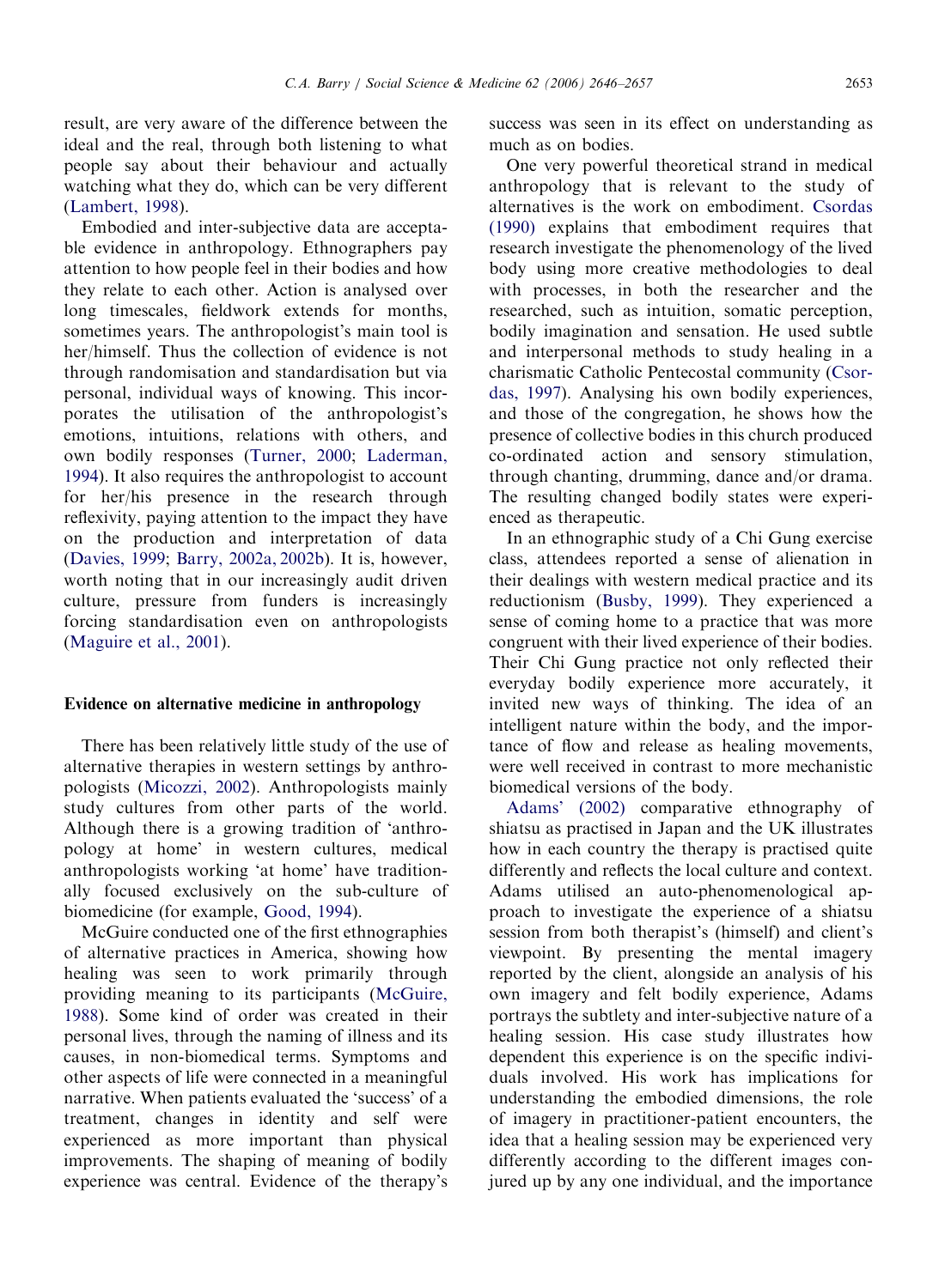of attending to the interactions of therapist and patient.

## What works from homeopathy users perspectives?

In an ethnography of homeopathy in South London I researched inside clinics (a homeopathic general practice, and a lay homeopath's low-cost clinic) but also in settings in the community: women's homes, educational classes and a support group ([Barry, 2003\)](#page-10-0). I observed the same people over 2 years and gained a processual view of engagement with homeopathy. I also incorporated my embodied experiences by attending homeopathic clinics as a patient and homeopathy classes as a student.

My research showed that a therapy's effectiveness, from the perspective of therapists and patients, was embedded in the development, over time, of a whole new set of beliefs about health, illness and the body, and about the nature of the healing process. For committed users, health is an ongoing interdependency with the social, physical and spiritual, and illness is an active and positive part of health. The healing process starts with health not sickness, and the body does the healing naturally. Ultimately, homeopathy helps, pharmaceuticals hinder, and the user has primary responsibility for healthcare. The development of this new belief system about health was seen in itself as evidence of the power of homeopathy for many users [\(Barry, 2003](#page-10-0)).

Committed users and lay homeopaths shared notions of efficacy that involved evaluating (over much longer timescales) the health of themselves as embedded within and inseparable from a network of emotions and connectivity with others. The therapy was judged to be successful in many cases through perceived changes in family relations. One user judged the fact that her husband sought counselling for his depression as evidence for the effectiveness of her own homeopathic treatment. Homeopathy helped her come to terms with difficulties in adjusting to her second pregnancy and this, in turn, had linked effects of changing the communication between her and her partner, leading to a whole sequence of behavioural changes in the family. She explained this as working through quite physical responses (such as nausea) to remedies. She did not separate out physical and emotional effects. Her homeopath accepted this, unquestioningly, as matter-of-fact evidence of homeopathic therapeutic effect.

Gaining spiritual meaning through resonance with the homeopathic philosophy of treating mind, body and spirit, was of particular importance to people who were struggling with transitions in their lives—divorce, bereavement or first experience of parenthood.

Many of the women in the study who had had difficult experiences with orthodox medicine, often during pregnancy and childbirth, saw one aspect of the effectiveness of homeopathy as a way of being more in control of their own healthcare.

In evaluating the evidence for the success of these therapies, committed users stressed the importance of the individual relationship between their specific homeopath and themselves. They also drew on observations of their children's speedy and sometimes miraculous symptom response to remedies, or their own longer-term changes, as evidence that the homeopathy was working. Evidence for them was the evidence of their own eyes and embodied experiences.

Not that they ever used words such as 'evidence' or 'efficacy'. Users of homeopathy did not see a need for scientific testing and were happy with their own judgement of whether the treatment was working for them. Any existence of RCT proof that the remedy was efficacious was never sought. The science of biomedicine was perceived as oldfashioned and rejected in favour of the quantum and chaos theories of modern physics. Several referred to [Capra's \(1976\)](#page-10-0) book on parallels between eastern mysticism and quantum physics as a rationale for favouring a more modern notion of scientific enquiry about healing. Interestingly, [Verhoef \(2004\)](#page-11-0) showed in qualitative research with CAM patients, that RCTs came bottom of their hierarchy of evidence. Anecdotal evidence, particularly from friends and family, rated highest.

Those who felt homeopathy did not work for them tended to be those who remained tightly allied to biomedical notions of health and illness and did not change their views of the body. As a result of this view, they often were not compliant with homeopathic remedies. Interestingly these were the only people who referred to scientific RCT evidence during the whole study, with a tendency to idolise science-based medicine. Laura for example, declaimed 'I believe that medicine is the most wonderful thing really. I think it is a God-given thing'. In spite of 6 months of homeopathy at a victim support clinic after she was mugged, she never came to believe in homeopathy and justified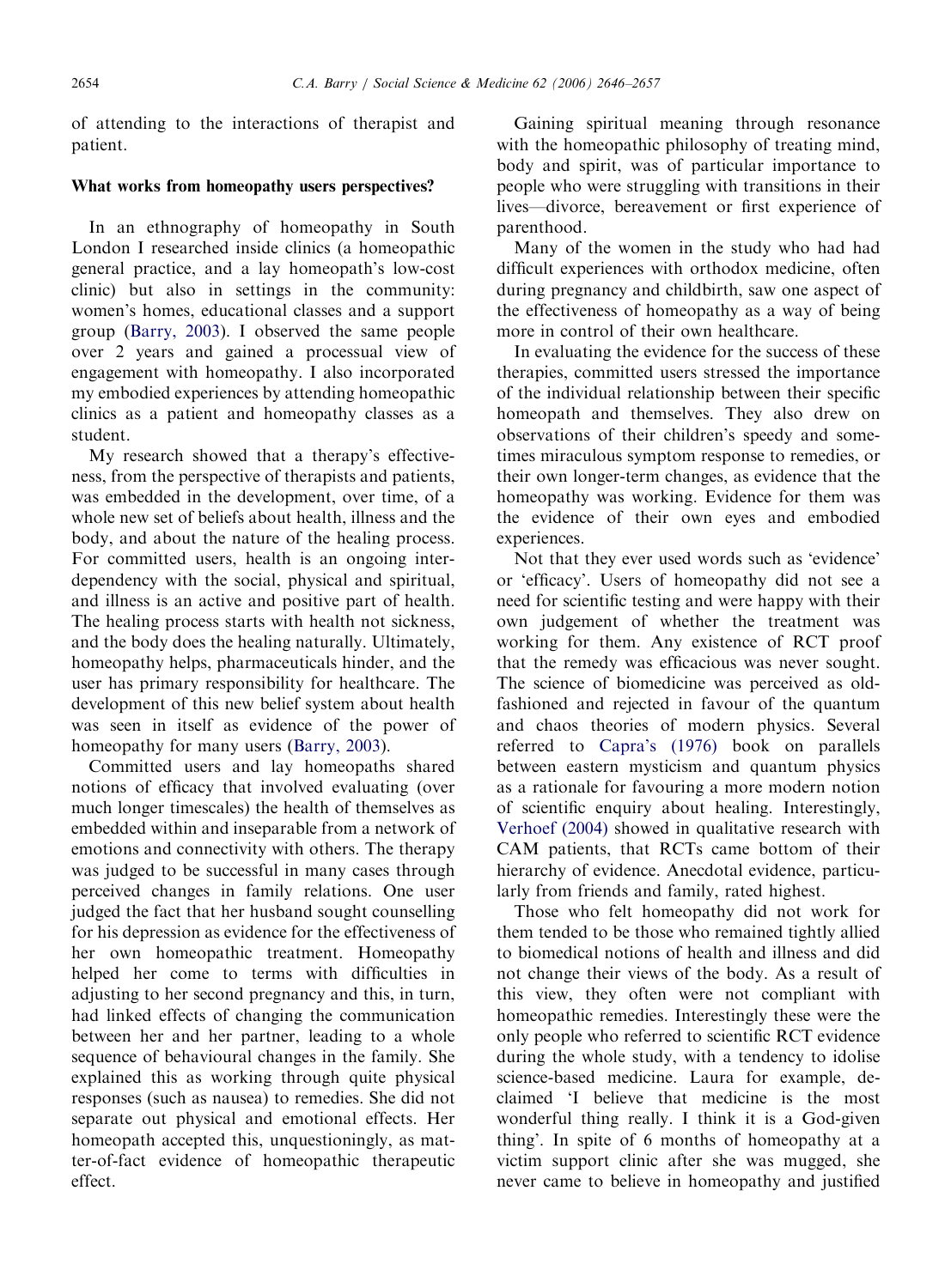her continued attendance only because she felt it was like counselling.

Each of these pieces of ethnographic research contributes to a different notion of evidence in alternative medicine. Each produces a different answer to the question 'Does it work?' The work of anthropologists has come much closer to investigating the power of alternative medicine as it is viewed by those who use it. What 'works' for alternative medicine users and their therapists do not just include relief from physical symptoms. It also includes changes in beliefs about health, healing and disease; the gaining of meaning of illness experience in the context of the life story; bodily experiences and changed view of body-self; transcendent, transformational and spiritual healing experiences; changed identity; and a powerful dialectic relationship with the therapist. None of these aspects of therapeutic effectiveness is measured within existing clinical trial research. Whilst there are calls to include quality of life measures in RCT research more generally, such measures still do not incorporate any of the above.

#### Conclusion

In this paper, I have deconstructed the powerful notion of evidence within biomedicine, and highlighted evidence as highly constructed and shifting, shaped according to the method in which it has been created and the purpose for which it is used. I have shown how evidence is used not only to assess the efficacy of therapies, but also in political ways to influence how alternative medicine is integrated, assimilated or blocked from entry into the biomedical system. By providing a contrasting notion of evidence, drawn from the discipline of anthropology, I have illustrated how differently advocates of alternative therapies judge therapeutic success.

Non-biomedically trained alternative practitioners have a knowledge system that is closer to that of anthropology than to science-based medicine; it is more grounded in the phenomenal world of everyday lived and embodied experience. In their view, the evidence needed is that which investigates not whether a therapy is working according to biomedical and scientific criteria, but whether it is making a difference to the bodies, beliefs, social and cultural experiences of its clients and whether patients keep coming back. Baer cites Cohen's view that many alternative practitioners 'advocate an expanded epistemology of science, which includes

phenomenological and experiential data' (Cohen 1998:10 cited in [Baer, 2004\)](#page-10-0). In which case, the use of anthropological forms or evidence may be more helpful in providing a measure of how therapies are working on the real patient in the real world, not on the statistically average patient.

These two perspectives on evidence, the biomedical focus on evidence in the forms of standardised statistical forms of knowledge, and the anthropological focus on evidence as local and particular, are to some extent worlds apart. The goal of this paper has been to attempt to raise questions about the suitability of the EBM approach, in spite of the power it holds in medical discourse. Baer suggests one of the problems with the narrowness of science education is that many scientists do not recognise that their own way of thinking is not 'a value-free endeavour but culturally constructed and deeply embedded in larger political-economic structures' [\(Baer, 2004, p. 156\)](#page-10-0). Social scientists can contribute to raising consciousness of this issue and offer alternative models of evidence such as the anthropological research presented here.

This alternative construction of evidence, detailing how a therapy is deeply embedded in its context, may lead to a greater focus on the contexts in which the treatment is provided. Instead of biomedicine asking, 'Does it work according to our criteria?', the alternative community might start asking, 'Does it work to import these therapies out of their alternative context and into a science based clinic?' Maybe in losing the context they will lose 'what works'. The alternative community could also use anthropological evidence to raise questions about why so many people prefer to forego science-based medicine and seek alternative treatment, with a different practitioner-relationship and different rituals. This may shed some light on valued healthcare aspects, lacking from much orthodox medical care: for example, the chance to be treated as a person embedded in a particular lifeworld ([Barry](#page-10-0) [et al., 2001](#page-10-0)).

As the research community in alternative medicine has developed in recent years, it is beginning to ask questions of this nature, and qualitative and ethnographic research provide a powerful tool in this enterprise.

Such alternative evidence may prove useful in what David St. George, an NHS consultant, has called the potential for holistic transformation of the NHS through a synthesis of science and spirituality into a new paradigm. As he puts it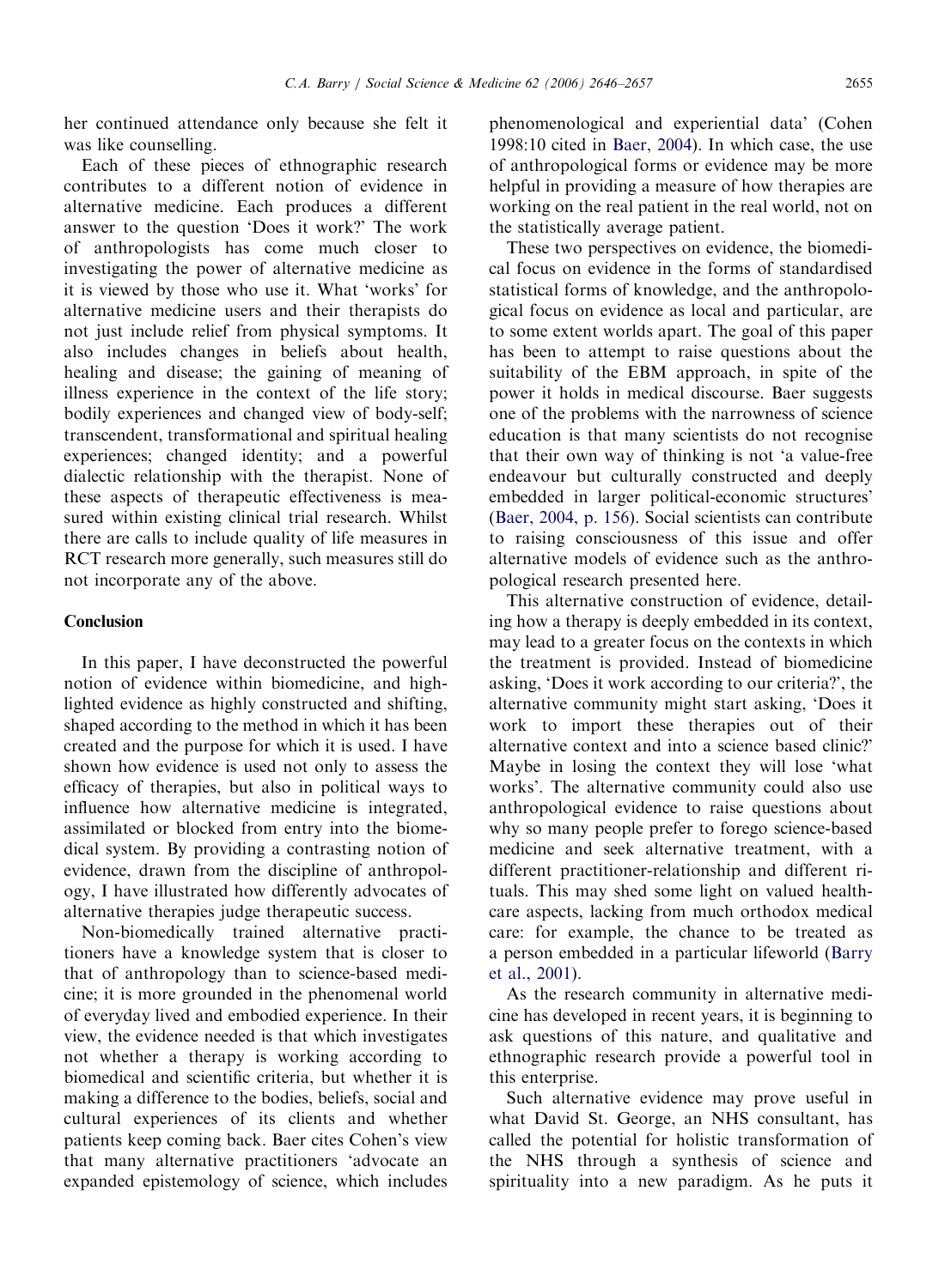<span id="page-10-0"></span>'Perhaps alternative and complementary therapists can help the NHS to break out of its own prison' [\(St](#page-11-0) [George, 2004, p. 38](#page-11-0)). St George's vision was incredibly well received by the 100 delegates at the Diversity & Debate in Alternative and Complementary Medicine in July 2004, who comprised a high proportion of alternative therapists and social scientists researching alternative medicine. Anthropological and other qualitative forms of evidence may prove a political tool to assist in this enterprise of transformation.

Ethnographic research in alternative medicine is coming to be used politically as a challenge to the hegemony of a scientific biomedical construction of evidence. The introduction of ethnographic forms of evidence that represent the grounded experience of users and therapists of alternative medicine communities act as a critique of biomedical notions of evidence. Thus anthropological evidence can be used to open a debate about what one should be measuring as evidence of alternative medicine efficacy, and whether one should be measuring it at all.

#### References

- Adams, G. (2002). Shiatsu in Britain and Japan: Personhood, holism and embodied aesthetics. Anthropology & Medicine, 9(3), 245–266.
- Baer, H. (2004). Toward an Integrative Medicine: Merging alternative therapies with biomedicine. Walnut Creek, CA: Altamira Press.
- Barry, C. A. (2005). Pluralisms of provision, use and ideology: Homeopathy in South London. In H. Johannessen & I. Lazar (Eds.), Multiple Medical Realities Patients & Healers in Biomedical, Alternative & Traditional Medicine. Oxford: Berghahn.
- Barry, C. A. (2002a). Multiple realities in a study of medical consultations. Qualitative Health Research, 12(8), 1052–1070.
- Barry, C. A. (2002b). Identity and fieldwork: Studying homeopathy and Tai Chi 'at home' in South London. Anthropology Matters, May edition ([http://www.anthropologymatters.com/](http://www.anthropologymatters.com/journal/2002/barry2002_identity.htm) [journal/2002/barry2002\\_identity.htm\)](http://www.anthropologymatters.com/journal/2002/barry2002_identity.htm).
- Barry, C. A. (2003). The body, health, and healing in alternative and integrated medicine: An ethnography of homeopathy in South London. Unpublished Ph.D. thesis, Brunel University.
- Barry, C. A., Stevenson, F., Britten, N., Barber, N., & Bradley, C. (2001). Giving voice to the lifeworld. More humane, more effective medical care? Social Science and Medicine, 53, 487–505.
- Beecher, H. K., & Boston, M. D. (1955). The Powerful Placebo. Journal of the American Medical Association, 1602–1606.
- Bensing, J. (2000). Bridging the gap. The separate worlds of evidence-based medicine and patient-centred medicine. Patient Education and Counselling, 39(1), 17–25.
- Berg, M., & Mol, A. (Eds.). (1998). Differences in Medicine: Unraveling Practices, Techniques, and Bodies. Durham, NC: Duke University Press.
- Busby, H. (1999). Alternative medicine/alternative knowledges: Putting flesh on the bones. In S. Cant, & U. Sharma (Eds.), Complementary and alternative medicines. knowledge in practice. London: Free Association.
- Capra, F. (1976). The Tao of Physics: Fontana.
- Csordas, T. (1990). Embodiment as a Paradigm for Anthropology. Ethos, 18, 5–47.
- Csordas, T. (1997). Language, Charisma and Creativity. The Ritual Life of a Religious Movement. Berkeley: University of California Press.
- Davies, C. A. (1999). Reflexive Ethnography: A Guide to Researching Selves and Others. London: Routledge.
- de Vries, Lemmens, this volume.
- Di Blasi, Z., & Kleijnen, J. (2003). Context effects: Powerful therapies or methodological bias? Evaluation & The Health Professions, 26(2), 166–179.
- Dopson, S., & Fitzgerald, L. (Eds.) (2005). Knowledge to Action? The Diffusion of Innovations into Practice. Oxford: Oxford University Press.
- Ernst, E. (2002). What's the point of rigorous research on complementary/alternative medicine? Journal of the Royal Society of Medicine, 95(4), 211-213.
- Good, B. (1994). Medicine, Rationality and Experience: An Anthropological Perspective. Cambridge: Cambridge University Press.
- Greenhalgh, T. (1999). Narrative based medicine in an evidence based world. British Medical Journal, 318, 323–325.
- Hess, D. (1998). Can Bacteria Cause Cancer? Alternative Medicine Confronts Big Science. New York: New York University Press.
- House of Lord's Select Committee on Science and Technology (2000). Complementary and Alternative Medicine: Sixth Report. London.
- Laderman, C. (1994). The embodiment of symbols and the acculturation of the anthropologist. In T. J. Csordas (Ed.), Embodiment and experience. Cambridge: Cambridge University Press.
- Lambert, H., this volume.
- Lambert, H. (1998). Methods and meanings in anthropological, epidemiological and clinical encounters: The case of sexually transmitted disease and human immunodeficiency virus control and prevention in India. Tropical Medicine and International Health, 3(12), 1002–1010.
- Linde, K., & Willich, S. N. (2003). How objective are systematic reviews? Differences between reviews on complementary medicine. Journal of the Royal Society of Medicine, 96(1), 17–22.
- Lohr, K., Eleazer, K., & Mauskopf, J. (1998). Health policy issues and applications for evidence-based medicine and clinical practice guidelines. Health Policy, 46, 1–19.
- Long, A. F., Mercer, G., & Hughes, K. (2000). Developing a tool to measure holistic practice: A missing dimension in outcome measurement within complementary therapies. Complementary Therapies in Medicine, 8, 26–31.
- Maguire, M., Shore, C., & Wright, S. (2001). Comment: Audit culture and anthropology. Journal of the Royal Anthropological Institute, 7(4), 759–763.
- McGuire, M. B. (1988). Ritual Healing in Suburban America. New Brunswick: Rutgers University Press.